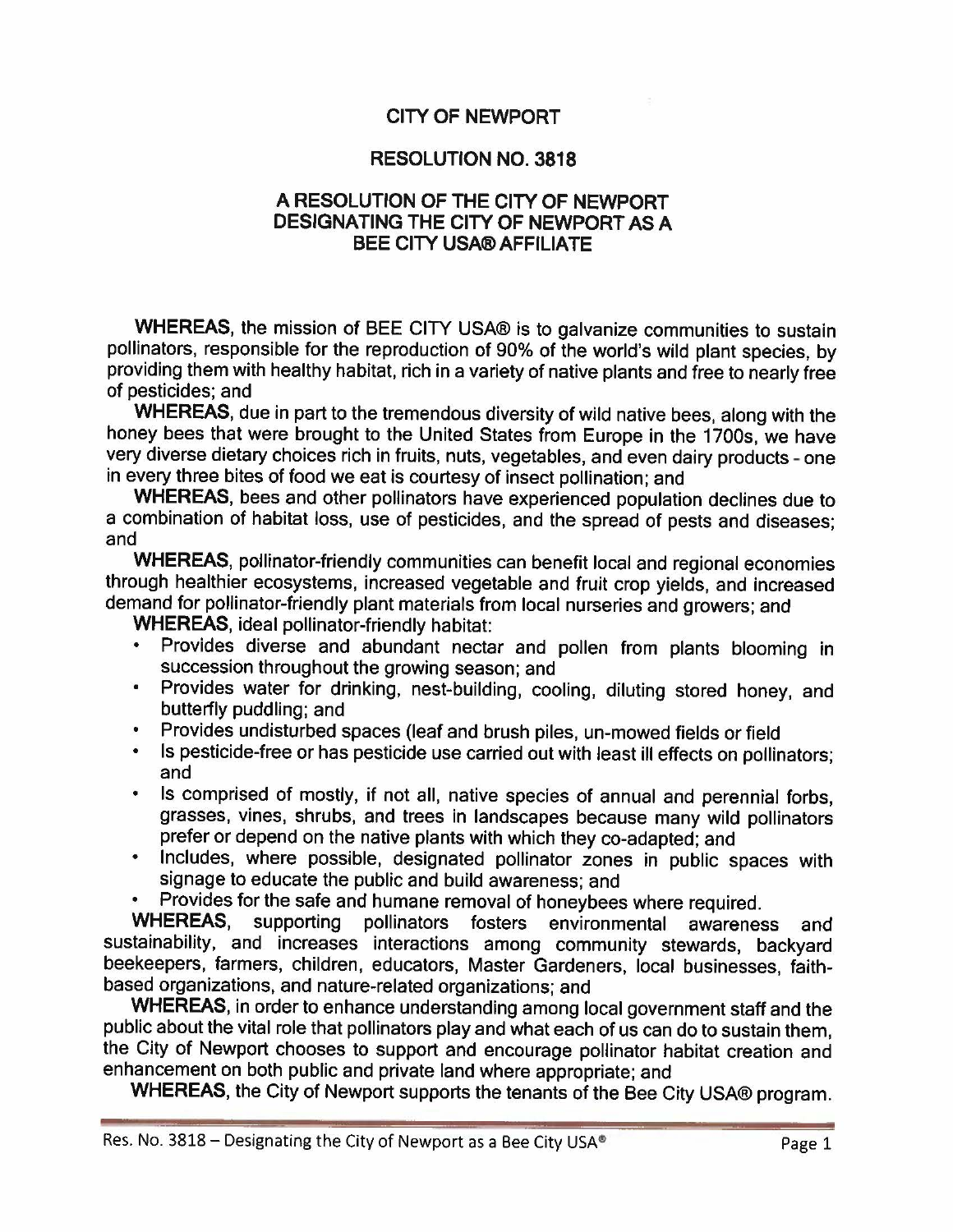# THE CITY OF NEWPORT RESOLVES AS FOLLOWS:

## **Section** 1.

The City of Newport Parks and Recreation Department is hereby designated as the BEE CITY USA® sponsor.

The Parks Director of the City of Newport is designated as the Bee City USA® liaison. Facilitation of the City of Newport's BEE CITY USA® program is assigned to the Parks and Recreation Advisory Committee.

The Parks and Recreation Advisory Committee is authorized to, and should:

- 1. Celebration: Annually celebrate National Pollinator Week during the third full week of June, or some other appropriate occasion with educational events, pollinator habitat plantings or restoration, proclamations, or promotions that highlight the City of Newport's commitment to enhancing pollinator health and habitat.
- 2. Publicity and Information. Install and maintain at least one authorized BEE CITY USA® street sign in a prominent location, and create and maintain a webpage on the city's website that includes, at minimum, a copy of this resolution, links to the national BEE CITY USA® website, contact information for the city's BEE CITY USA® liaison, contact information for the Parks and Recreation Advisory Committee, and reports of the pollinator-friendly activities the community has accomplished in the previous year.
- 3. Habitat. Develop and implement a program to create or expand pollinator-friendly habitat, which can include:
	- a. Identification and inventory of city property that can be enhanced with pollinator-friendly plantings.
	- b. Creation of a recommended locally native species list to include forbs, grasses, vines, shrubs, and trees, and a list of local suppliers for those species.
	- c. Creation of a least toxic integrated pesticide management plan.
	- d. Dissemination of informational and educational materials to the public.
	- e. Tracking annual area of pollinator habitat created or enhanced by square footage and/or acreage.
- 4. Policy. Establish, through the city, a police in the Parks System Master Plan to acknowledge and commit to the BEE CITY USA® designation.
- 5. Plan Review. Review the Parks System Master Plan and other relevant documents to review pesticide management policies and practices as they relate to pollinator conservation, identify appropriate locations for pollinator-friendly plantings, and consider other appropriate measures.
- 6. Renewal. After completing the first year as a BEE CITY USA® affiliate, each January, apply for renewal of the City of Newport's BEE CITY USA® designation.

**Section 2.** This resolution will be effective immediately on adoption.

Adopted by the Newport City Council on July 16, 2018.